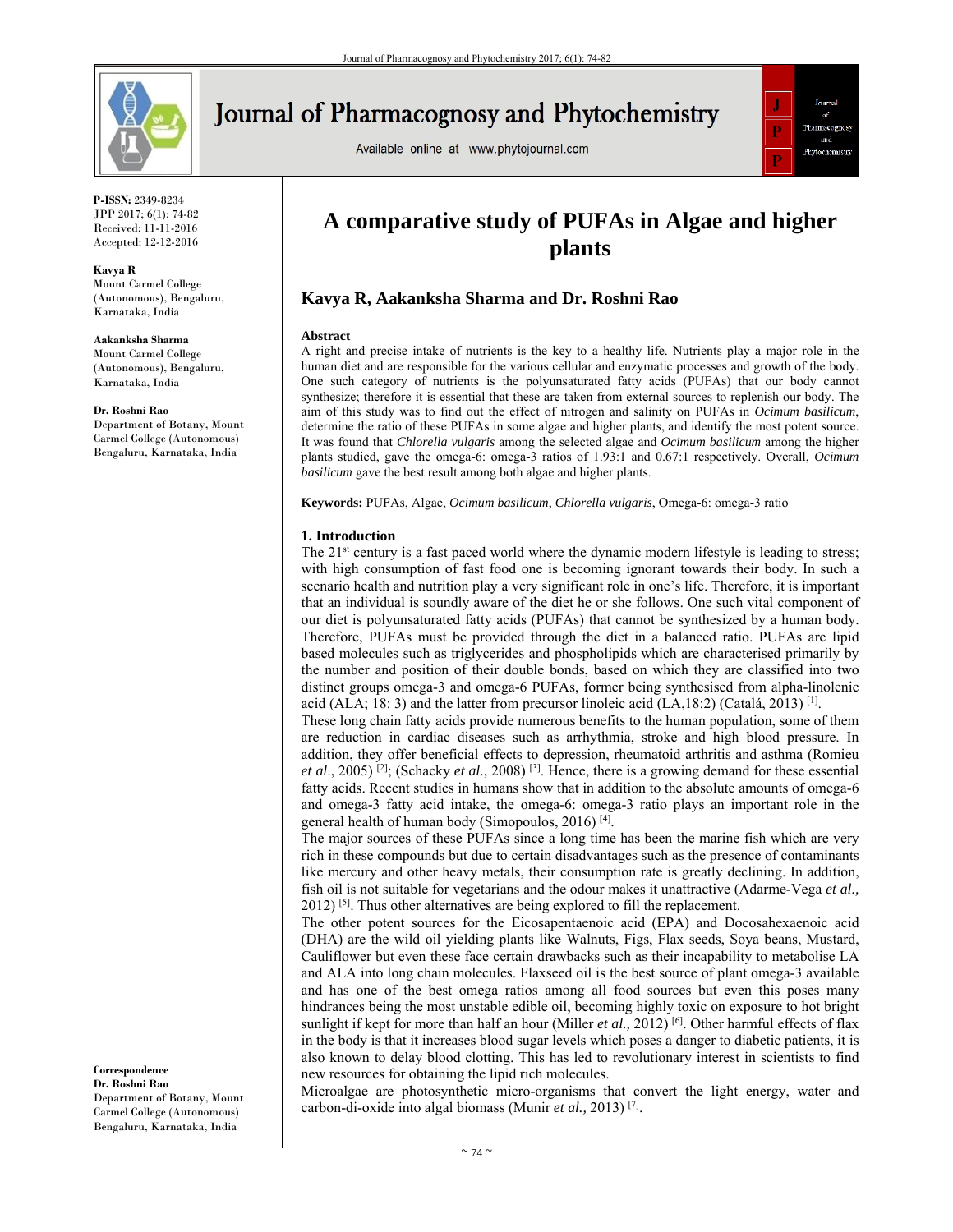The microalgae require a less harvesting time, need smaller area for cultivation and are easier to maintain making it very suitable to extract oil rich in the lipids. One must be aware that even the fishes derive their omegas from these microalgae. As quoted by Dr. Barbara Levine, associate professor of nutrition in medicine at Weill Medical College of Cornell University, "the purest source of DHA is not the fish itself, but rather what fish consume: the ocean's vegetarian plant algae" (Shukla *et al.,* 2011) [8].

Lipid production by microalgae depends on the species and is affected by culture conditions such as nutrients, salinity, light intensity periods, temperature, pH and even the association with other microorganisms (Richmond, 2004) <sup>[9]</sup>; (Guschina and Harwood, 2006) [10].

The study focuses on Bligh and Dyer's method and Modified Bligh and Dyer's method for complete lipid extraction. The Bligh and Dyer's method is a rapid method used for the extraction and purification of the total lipids. The Modified Bligh and Dyer's method involves use of 1M NaCl instead of distilled water.

Gas Chromatography- Mass Spectroscopy (GC-MS) was the method which can be used for the estimation and identification of the fatty acid content (Barma *et al.,* 2013) [11]. Fatty acids can be separated and quantified using GC-MS analysis (Abubkar *et al.,* 2012) [12].

Using the above techniques the project aims to compare the lipid content and its constituent fatty acids present in the test algae, *Spirulina platensis*, *Dunaliella salina* and *Chlorella vulgaris* with plant based oils extracted from *Ocimum basilicum* and *Linum usitatissimum*. The project also covers studying these plants under stress conditions like nitrogen starvation and salinity because these factors affect lipid metabolism in algae. A general trend towards accumulation of lipids, particularly TAG, in response to nitrogen deficiency has been observed in numerous species or strains of various microalgae (Yeh et al., 2011) <sup>[13]</sup>. Based on the literature reviewed, it is clear that amongst the different lipid induction techniques, nitrogen starvation is most widely applied and studied in almost all the microalgae species that can be considered for the commercial production of biodiesel or oil. In some marine species like *Dunaliella,* it is reported that increase in the salt content elevates the lipids (Takagi *et al.,* 2006) [14]. Hence application of salt is also studied to

categorize its potential either as a lipid inducer or reducer in both plants and microalgae.

The goals of the present study can be summarized as follows:

- 1. To select and identify the best method for oil extraction.
- 2. To determine which source gives the best  $\infty$ -6 to  $\infty$ -3 ratio.
- 3. To study the effect of nitrogen and salinity on PUFAs in *Ocimum basilicum*.
- 4. To identify the most suitable and potent microalgae for good sum of lipid production.
- 5. To determine the factors which lead to higher lipid accumulation.

### **2. Materials and Methods**

### **2.1 Isolation and Collection**

The standard media used for *Spirulina platensis* culture was CFTRI and CHU-10 for *Chlorella vulgaris. Dunaliella salina*  was cultured in 3 different media namely Pringsheim's Media, Modified Johnsons Media and Ramaraj Media. Among the three, Ramaraj media gave the best results and showed the maximum growth and was therefore standardized

as the culture media for this alga.

They were then made auxenic using microbiological techniques which involves isolation and purification of algae. The algal culture was obtained and was subjected to centrifugation. After centrifuging the algae, the supernatant was discarded and the pellet was retained followed by breaking the cells using sterile glass beads to homogenise the former. To this distilled water was added to make up the final volume to 10 ml. This was then treated with streptomycin. The streptomycin solution was prepared by dissolving 0.002 g of streptomycin in 100 mL of distilled water. 1 mL of this solution was added to 10 mL of algal suspension. The suspension was incubated for 10 minutes at room temperature after which it was subjected to centrifugation at 2000 rpm for 10 minutes. The supernatant was discarded and the pellet was washed 2-3 times with distilled water. To this final pellet 2 mL of distilled water was added. This was the inoculum to be plated. A drop of cell suspension was streaked on an agar plate using a streaking loop in various directions and the plates were incubated in the culture room with 2500-3000 Lux light at  $27^{\circ}$ C.

After 10-15 days of incubation period the individual sterile colonies were picked up and examined under a microscope and also used as inoculum. This method was used for the isolation of algae. By this method *Chlorella vulgaris, Spirulina platensis and Dunaliella salina* algae were isolated and made auxenic.

The other sources chosen for oil extraction were *Linum usitatissimum* and *Ocimum basilicum. Linum usitatissimum* was procured in the form of seeds and for *Ocimum basilicum* leaves were the part used.

## **2.2 Treatment of** *Ocimum basilicum* **with different concentrations of NaCl and Urea**

The plants of *Ocimum basilicum* were procured from the Medicinal Plants Institute FRLHT, Bengaluru. These plants were then treated with three different concentrations of NaCl solution that were 0.2%, 0.5% and 1% in 2 kg soil. For urea, the concentrations prepared were 40 mg, 60 mg and 80 mg in 2 kg soil. All the above mentioned six concentrations were added to separate pots daily till a period of 15 days to study the effect of these concentrations on the lipid content of *Ocimum basilicum*. After 15 days of this treatment, the leaves were harvested and were used for oil extraction.

## **2.3 Oil Extraction Method**

The extraction of lipids in solution for algae, *Linum usitatissimum* seeds and *Ocimum basilicum* leaves was done by Bligh and Dyer's Method (Bligh and Dyer, 1959)<sup>[15]</sup> along with Modified Bligh and Dyer's method (Hajra, 1974)<sup>[16]</sup>.

#### **2.4 Sample preparation for oil extraction**

In case of algae, different algal solutions were centrifuged separately at a speed of 2000 rpm for 10 minutes until a gram of pellet was retained. To this pellet distilled water was added along with glass beads and shook vigorously for cell disruption and acquires maximum lipids. From this suspension 1 mL was used for oil extraction.

To obtain 1 mL sample from *Linum usitatissimum* and *Ocimum basilicum*, 1gm of seeds for the former and fresh leaves for the latter were first surface sterilized under running tap water to remove any soil and grit. These were then washed with distilled water 3-4 times. Next a drop of Tween 20 was used to cleanse them for about 5 minutes. These were again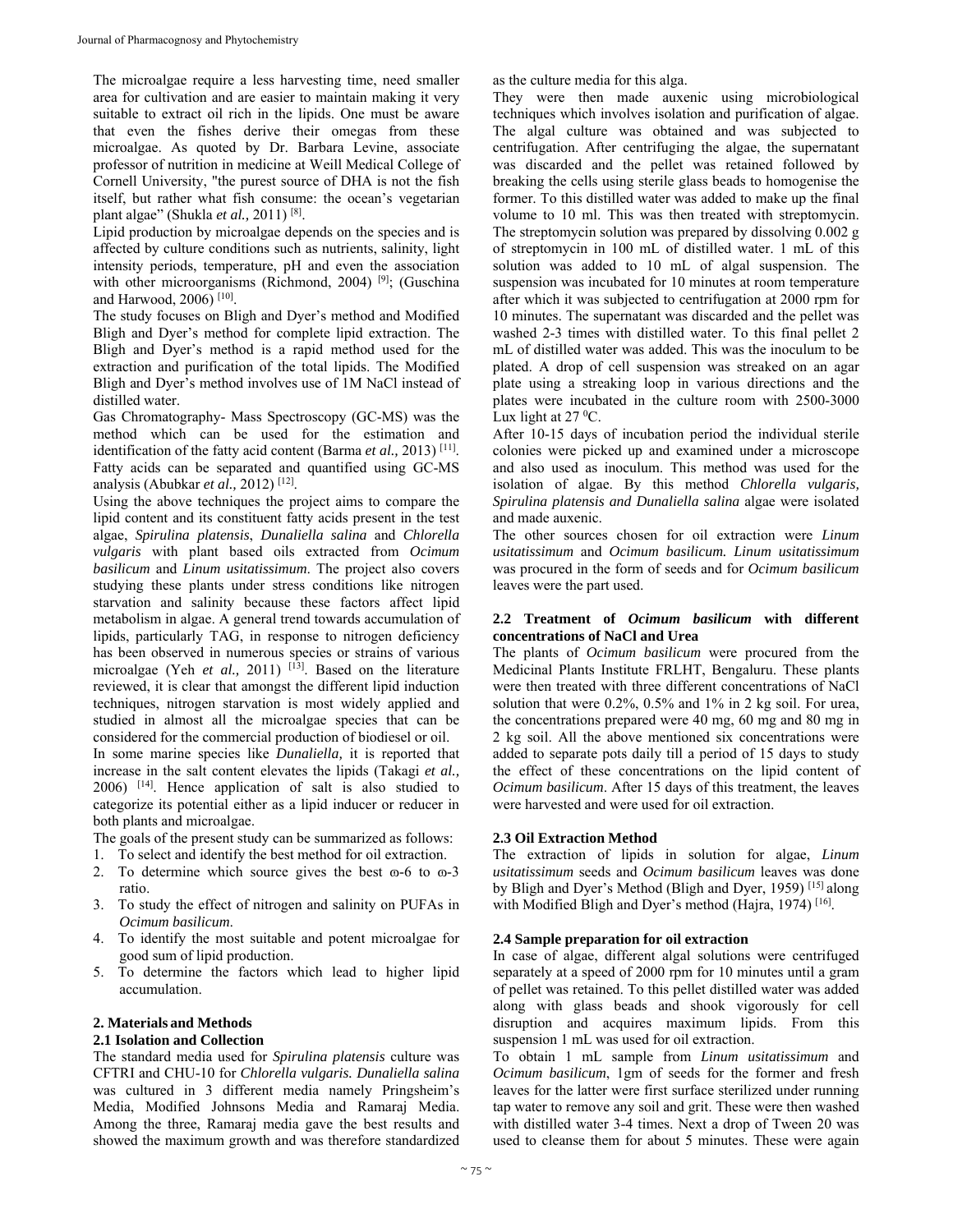washed with distilled water 2-3 times and the plant part was finally sterilized.

1 g of the sterilized sample was added to a mortar and pestle and 10 mL of distilled water was used to homogenise the sample into a fine uniform solution. From this solution 1 mL was utilized for lipid extraction.

For each 1 mL sample, 3.75 mL of both chloroform and methanol were added in the ratio 1:2 and vortexed well. To this 1.25 mL chloroform was added and vortexed well followed by 1.25 mL distilled water. This solution was again vortexed and subjected to centrifugation at 1000 rpm for 5 minutes at room temperature to attain a two phase system (Aqueous top and Organic bottom). The bottom phase was recovered carefully by inserting a micropipette through the upper phase so that the upper phase did not get into the tip of the pipette. To acquire a clean preparation the recovered bottom phase was washed with authentic upper phase (an authentic upper phase utilises 1 mL of distilled water instead of sample and the same procedure mentioned above is followed). To the recovered bottom phase an appropriate amount of authentic upper phase was added (approximately 2.25 mL) and the solution was vortexed well. This formed an upper and a lower layer, out of both the latter was retained and centrifuged at 2000 rpm for 5 minutes. The lower layer in the centrifuge tube had the lipids along with chloroform comprising the total lipid phase.

The Modified Bligh and Dyer's method followed the same protocol as Bligh and Dyer's method but instead used 1 M NaCl solution in place of distilled water.

The lipid phases procured from each sample were added to glass vials. These vials were then kept in a hot water bath at a temperature of 60 <sup>0</sup>Celsius to evaporate the chloroform and obtain pure lipids. The lipids attained were identified and analysed quantitatively and qualitatively using GC-MS at Bangalore Test House, Bengaluru and the results were gathered.

## **2.5 Urea treatment given to** *Ocimum basilicum* **plants**



**Plate 1:** Before treatment with urea



Plate 2: After 15 days of treatment with different urea concentrations

#### **2.6 NaCl treatment given to** *Ocimum basilicum* **plants**



**Plate 3:** Before treatment with NaCl



**Plate 4:** After 15 days of treatment with different NaCl concentrations



**Plate 5:** *Dunaliella salina* 



**Plate 6:** *Spirulina platensis*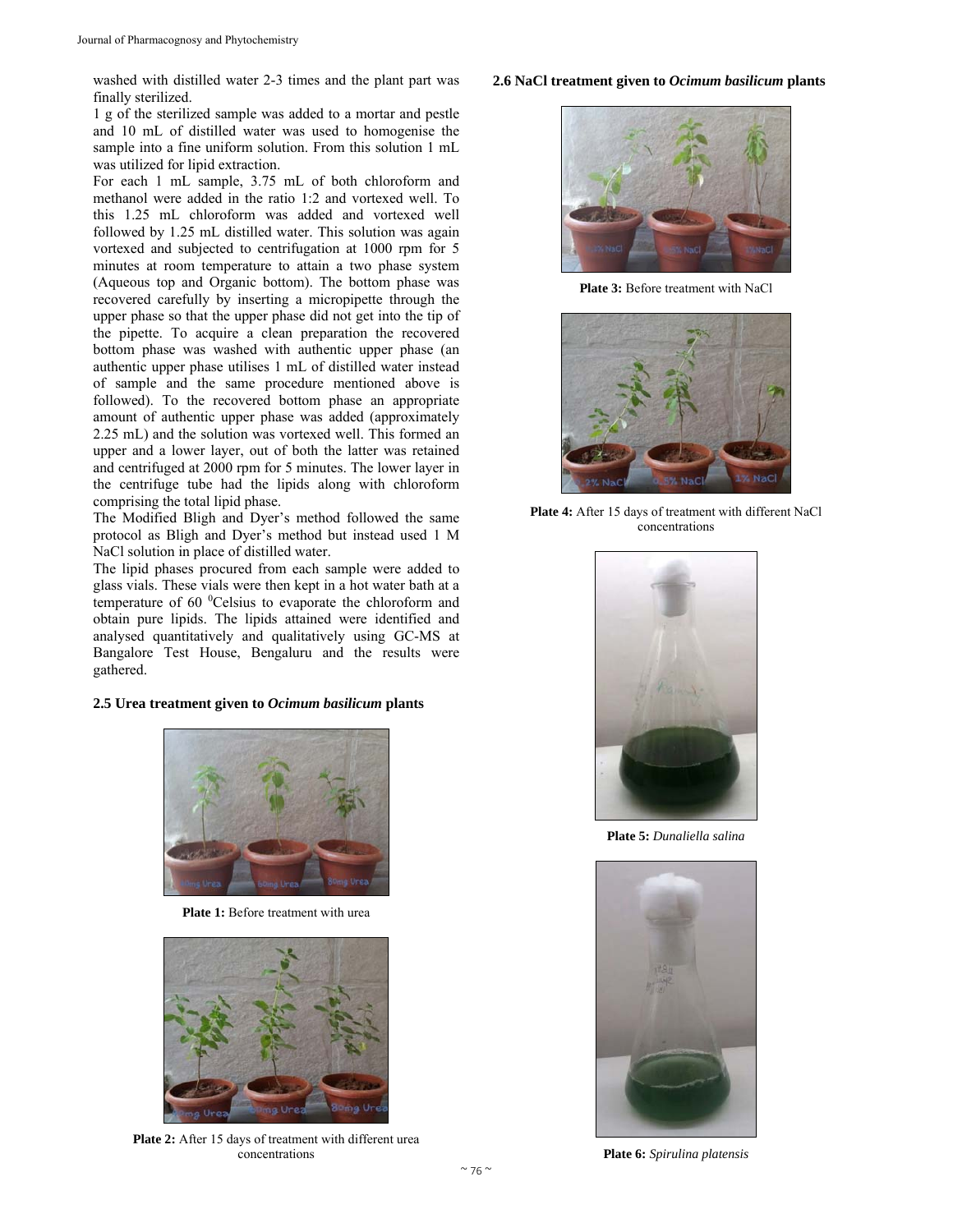

**Plate 7:** *Chlorella vulgaris*

**2.7 Modified Bligh and Dyer's method for the total lipid extraction** 



**Plate 8:** *Dunaliella salina*



**Plate 9:** *Chlorella vulgaris*



**Plate 10:** *Ocimum sanctum*



**Plate 11:** *Linum usitatissimum*

## **3. Results and Discussion**

The lipid phase of algae *Dunaliella salina, Spirulina platensis*, *Chlorella vulgaris* and higher plants *Ocimum basilicum* and *Linum usitatissimum* was extracted using Bligh and Dyer's method and its modified version. The fatty acids of the lipid phase were analysed using Gas Chromatography - Mass Spectrophotometry.

## **3.1 Comparison of Bligh and Dyer's method and Modified Bligh and Dyer's method**

The Modified Bligh and Dyer's method (1 M NaCl) gave higher amount of lipid phase in both algae and higher plants compared to Bligh and Dyer's method. In *Linum usitatissimum*, Modified Bligh and Dyer's showed 3 mL and *Spirulina platensis* showed 3.83 mL of lipid phase whereas the amount of lipid phase in Bligh and Dyer's method in case of *Linum usitatissimum* was 1 mL and in *Spirulina platensis* 3.5 ml. *Ocimum basilicum* did not show any change in the amount of lipid phase (4 mL), when compared to both Bligh and Dyer's method and its modified version (Table1 and Figure1).

In order to improve the above basic method, many modifications have been adopted by researchers. The most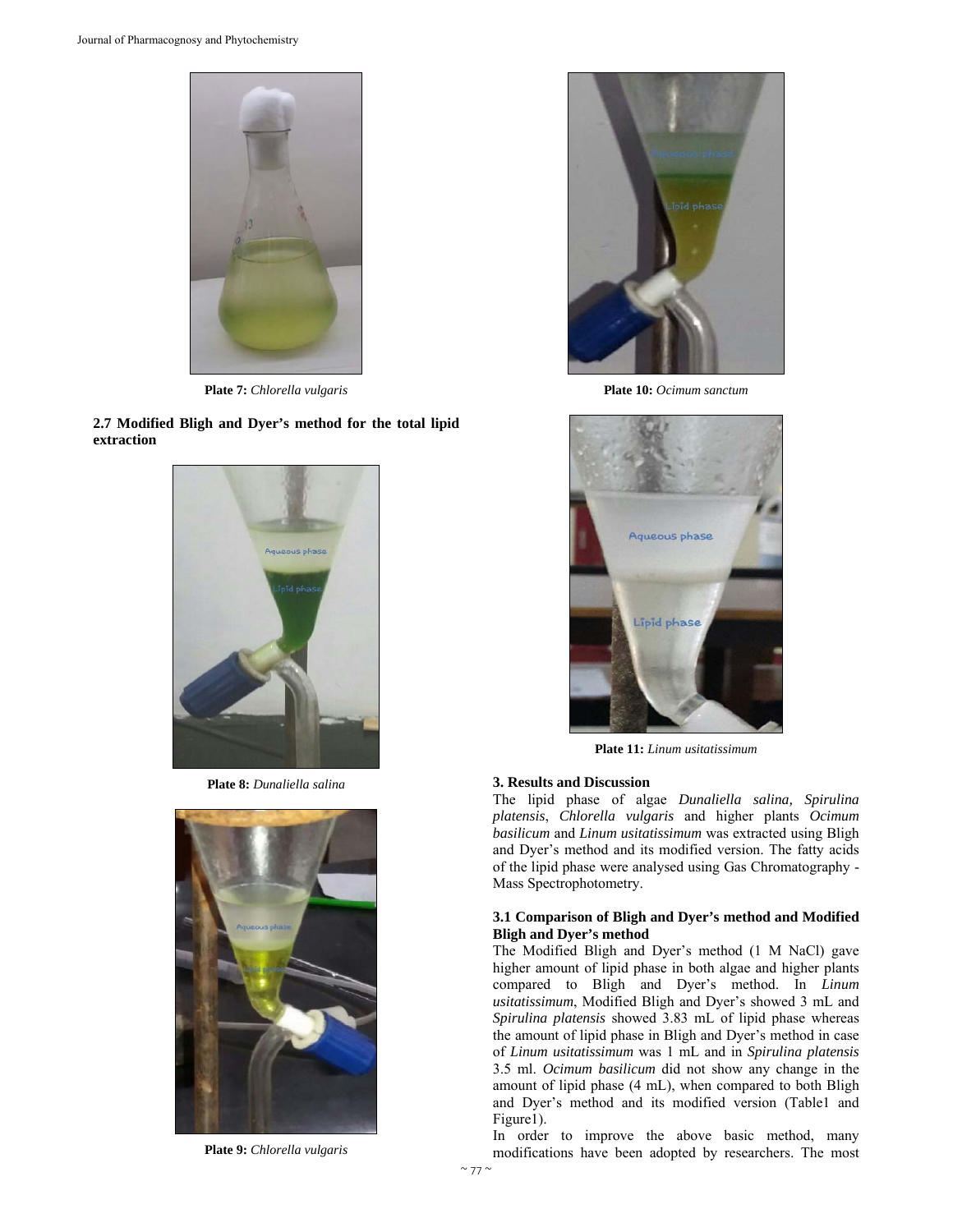common modification is the addition of 1 M NaCl instead of water as proposed by Hajra, to prevent binding of acidic lipids to denatured lipids (Ranjith Kumar *et al.,* 2015) [17], which in the current study is the modified Bligh and Dyer's method. These results confirm that the Modified Bligh and Dyer's method which uses 1 M NaCl in place of distilled water in the washing procedure is a better process to extract higher amounts of lipids with their minimal loss.

Since the Modified Bligh and Dyer's method gave higher amount of lipid phase, this method was further standardised to obtain the lipid phase. In this case, the estimated lipid phase in both *Ocimum basilicum* and *Dunaliella salina* was 4 mL which was the highest among all other algae and higher plants (Table 2 and Figure 2).

The nitrogen and salinity conditions are known to affect the growth and lipid content of algae, but no such reports are available regarding their effect on higher plants. Hence, in the present study, *Ocimum basilicum* was treated with three different concentrations of urea (source of nitrogen) which were 40 mg, 60 mg and 80 mg in 2 kg of soil respectively (Plate 1 and Plate 2). The plants were also treated with other three different concentrations of NaCl as follows 0.2%, 0.5% and 1% to check the effect of salinity (Plate 3 and Plate 4). The highest lipid phase was 4.2 mL in the plant treated with 40 mg of urea (Table 3 and Figure 3) and 4.6 mL in case of 0.2% NaCl (Table 4 and Figure 4).

This signifies that 40 mg of urea concentration in 2 kg of soil and 0.2% NaCl are the most effective treatments recorded to obtain higher amounts of lipid phase in case of *Ocimum basilicum*. The interpretation according to Table 3 and Table 4 show that with further increase in the concentration of both NaCl and urea, the lipid phase decreases in quantity.

#### **3.2 Fatty Acid Profile for Algae and Higher Plants**

*Spirulina platensis* showed presence of Linoleic acid (omega-6 fatty acid) but linolenic acid, an omega-3 fatty acid was not present.

In *Chlorella vulgaris* both, linolenic acid and linoleic acid were seen. The amount of linoleic acid was 22.07% being higher than linolenic that was 11.4%.

*Dunaliella salina* showed absence of both linolenic and linoleic acids which are unsaturated in nature.

*Linum usitatissimum* showed the presence of linolenic acid and linoleic acid. Here linoleic was higher than linolenic acid.

The fatty acids present in *Ocimum basilicum* were linolenic and linoleic. Among the Polyunsaturated fatty acids, the linolenic acid was highest in plant treated with urea concentration 40 mg in 2 kg soil, 23.12%. The percentage of Linolenic acid decreased with increase in urea concentration from 40 mg to 80 mg in 2 kg soil. Thus, higher concentration 80 mg of urea had an inhibitory effect on linolenic acid.

Linoleic acid, which is another PUFA, was recorded highest in plant treated with urea concentration 60 mg in 2 kg soil, 20.13%. More than the concentration of omega-6 and omega-3 individually, the current report say that the ratios of the two is what affects the human health. In the current study ratios obtained were  $0.67:1$  ( $\omega$ -6:  $\omega$ -3) in 40 mg urea treatment in *Ocimum* plants and in 60 mg urea treatment the ratio was 1.24:1. Since a lower omega-6 percentage is better, 40 mg urea treatment had a better ratio than 60 mg urea treatment.

With NaCl treatment, both Linolenic acid and Linoleic were highest in 0.5% NaCl concentration measuring 15.06% and 19.64% respectively. The increase in NaCl concentration from 0.2% to 0.5% caused an increase in the amount of linolenic acid upto a certain extent and after which it decreased. Hence, a very high concentration of NaCl was seen to have an inhibitory effect on omega-3 fatty acids. Regarding linoleic acid, an increase till 0.5% NaCl concentration was seen, after which at 1% NaCl concentration showed no significant change. Although both linolenic and linoleic acid were high in 0.5% NaCl, a better ratio of omega-6: omega-3 (1.2:1) was seen in 0.2% NaCl treatment.

Simopoulos A P,  $(2002)$ <sup>[18]</sup> reported leafy wild plants contain more 18:3ω3 and less 18:2ω6 whereas cultivated plants and seeds are higher in 18:2ω6 with the exception of flax. In our study the highest percentage of Linolenic acid was accounted in *Ocimum basilicum* where all the cultivated plants showed more amount of omega-6 than omega-3 similar to the above quoted reference except the plant treated with 40 mg urea in 2 kg soil which showed more omega-3 (23.12%) than omega-6 (15.64%), which is a better ratio. In case of *Linum usitatissimum* unlike the result recorded by Simopoulos, our study showed higher omega-6 (18.30%) compared to omega-3 (12.39%).

The study by Otles *et al.*, (2001)<sup>[19]</sup> showed the total amount of polyunsaturated fatty acids was higher in *Chlorella vulgaris*, represented by linoleic acid and alpha-linolenic acid than *Spirulina platensis*. Our study showed similar results. Both *Linum usitatissimum* and *Chlorella vulgaris* gave similar percentage of the linolenic acid (table 5 and graph 5). The linoleic acid content was highest in *Chlorella vulgaris* and least was observed in *Ocimum basilicum* control (table 6 and graph 6). The results were similar indicating that among all the algae, *Chlorella vulgaris* was the only one to show high percentages of both omega-3 and omega-6 fatty acids, thus making it suitable as an alternative source of these PUFAs apart from fish.

We can therefore say that the *Ocimum* plants require a certain amount of urea and NaCl in specific concentrations to yield greater amount of fatty acids and both salinity and urea play an important role in increasing the amount of lipids in these plants. Our readings clearly indicate that control (*Ocimum* plants without urea or NaCl treatment) had least amount of both omega-6 and Omega-3 fatty acids. The treatment with urea and NaCl in *Ocimum basilicum* showed an increase compared to control.

Since *Spirulina platensis* and *Dunaliella salina* are having fewer amounts (*Spirulina platensis*) or no PUFAs (*Dunaliella salina*) makes it more useful for industrial biodiesel purposes because of higher lipid contents than as a source of edible oil.

Among the Higher plants *Ocimum basilicum* showed a better ratio of omega-6 to omega-3 than *Linum usitatissimum*. In Algae, *Chlorella vulgaris* was the only organism that showed both omega-6 and omega-3 fatty acids with a ratio of 1.93:1 (table 7, 8 and figure 7). *Chlorella vulgaris* has the gene n-3 fatty acid desaturase that has shown a decrease in omega-6 and omega-3 ratio from 6:1 to 1:1. This study demonstrates that this gene can dramatically balance the ratio of  $\omega$ -6/ $\omega$ -3 PUFAs (Xue *et al.,* 2012).

Simopoulos, (2016) reported a balanced omega-6/omega-3 ratio is important for health and in the prevention and management of obesity. The best ratio of omega-6 to omega-3, 0.67:1 was observed in *Ocimum basilicum* treated with 40 mg of urea in 2 kg soil (table 8, figure 7) compared to the optimum ratio 1:1, when omega-6 fatty acids is less than or equal to omega-3 fatty acids, it maintains a proper balance in the body and can be consumed readily as a source of PUFAs by humans (table 7, 8 and figure 7).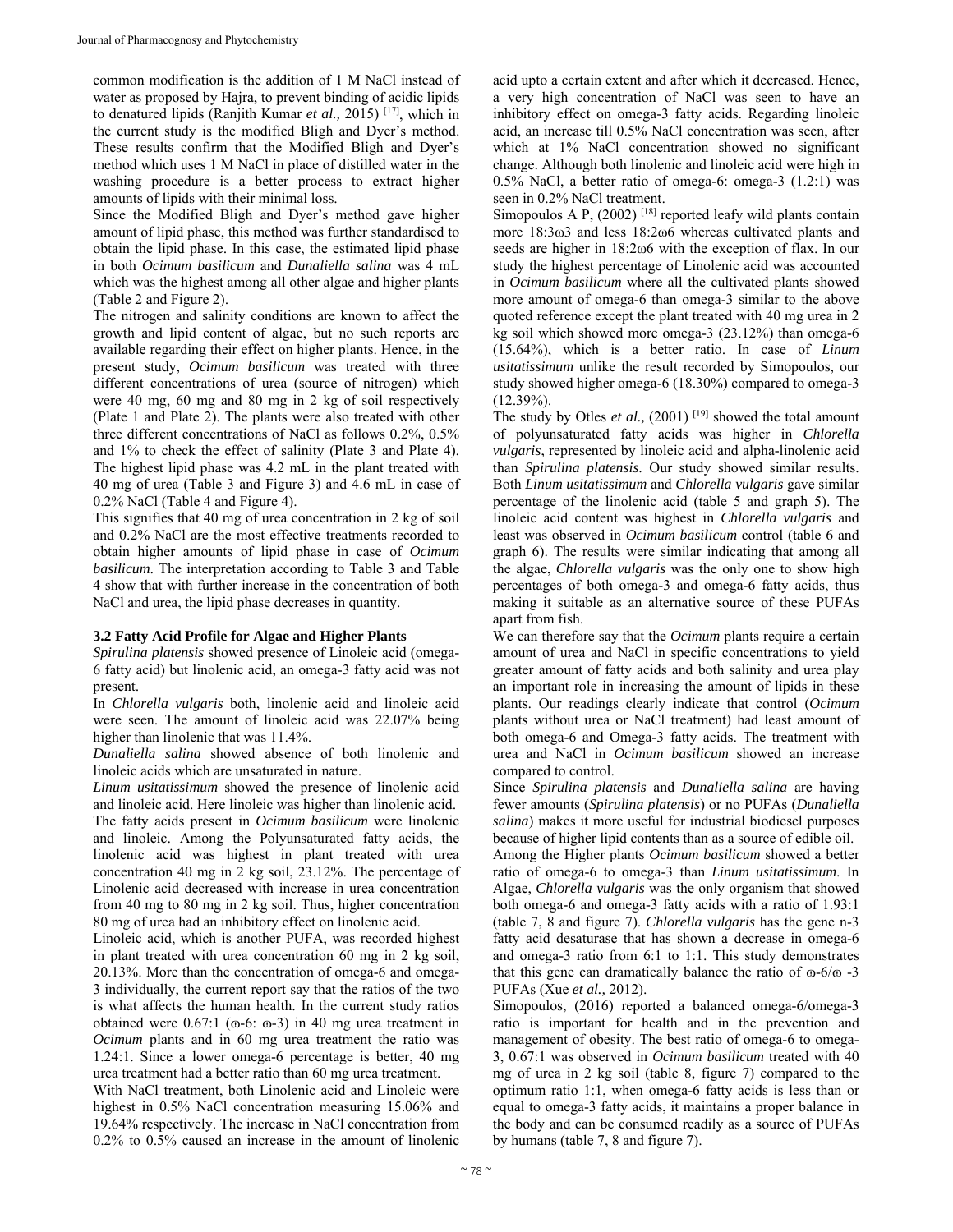**Table 1:** Comparison of total lipid phase in Algae and Higher Plants in 1 gram of pellet/seed by Bligh and Dyer's method and Modified Bligh and Dyer's method

| Sample              | <b>Bligh and</b><br><b>Dyer's Method</b><br>(Volume in mL) | <b>Modified Bligh and</b><br><b>Dyer's Method</b><br>(Volume in mL) |
|---------------------|------------------------------------------------------------|---------------------------------------------------------------------|
| Linum usitatissimum |                                                            |                                                                     |
| Ocimum basilicum    |                                                            |                                                                     |
| Spirulina platensis | 3.5                                                        | 3.83                                                                |



**Fig 1:** Comparison of total lipid phase in Algae and Higher Plants in 1 gram of pellet/seed by Bligh and Dyer's method and Modified Bligh and Dyer's method

**Table 2:** Comparison of Total Lipid Phase in Algae and Higher plants in 1 gram pellet/seed by Modified Bligh and Dyer's method

| <b>Samples</b>      | <b>Modified Bligh and Dyer's Method</b><br>(Volume in mL) |
|---------------------|-----------------------------------------------------------|
| Linum usitatissimum |                                                           |
| Ocimum basilicum    |                                                           |
| Spirulina platensis | 3.83                                                      |
| Chlorella vulgaris  | 3.16                                                      |
| Dunaliella salina   |                                                           |



**Fig 2:** Comparison of Total Lipid Phase in Algae and Higher plants in 1 gram pellet/seed by Modified Bligh and Dyer's method

| <b>Table 3:</b> Comparison of total lipid phase in different concentrations |
|-----------------------------------------------------------------------------|
| of urea added to <i>Ocimum basilicum</i>                                    |

| <b>Samples</b>              | <b>Total lipid phase</b><br>(Volume in mL) |  |
|-----------------------------|--------------------------------------------|--|
| Ocimum basilicum urea 40 mg |                                            |  |
| Ocimum basilicum urea 60 mg |                                            |  |
| Ocimum basilicum urea 80 mg | 3 Q                                        |  |



**Fig 3:** Comparison of total lipid phase in different concentrations of Urea added to *Ocimum basilicum*

| <b>Table 4:</b> Comparison of total lipid phase in different concentrations |
|-----------------------------------------------------------------------------|
| of NaCl added to <i>Ocimum basilicum</i>                                    |

| <b>Samples</b>                    | <b>Total Lipid phase</b><br>(Volume in mL) |  |
|-----------------------------------|--------------------------------------------|--|
| <i>Ocimum basilicum</i> NaCl 0.2% | 4.6                                        |  |
| <i>Ocimum basilicum</i> NaCl 0.5% | 4.5                                        |  |
| <i>Ocimum basilicum</i> NaCl 1%   | 4.06                                       |  |



**Fig 4:** Comparison of total lipid phase in different concentrations of NaCl added to *Ocimum basilicum*

| Table 5: Percentage of omega-3 fatty acids (Linolenic acid) |  |  |  |
|-------------------------------------------------------------|--|--|--|
|-------------------------------------------------------------|--|--|--|

| <b>Samples</b>                    | <b>Percentage of Linolenic acid</b> |  |
|-----------------------------------|-------------------------------------|--|
| Ocimum basilicum Control          | 2.33                                |  |
| Ocimum basilicum urea 40 mg       | 23.12                               |  |
| Ocimum basilicum urea 60 mg       | 16.12                               |  |
| Ocimum basilicum urea 80 mg       | 12.74                               |  |
| Ocimum basilicum NaCl 0.2%        | 5.89                                |  |
| <i>Ocimum basilicum</i> NaCl 0.5% | 15.06                               |  |
| <i>Ocimum basilicum</i> NaCl 1%   | 9.8                                 |  |
| Linum usitatissimum               | 12.39                               |  |
| Chlorella vulgaris                | 11.4                                |  |



**Fig 5:** Percentage of omega-3 fatty acids (Linolenic acid)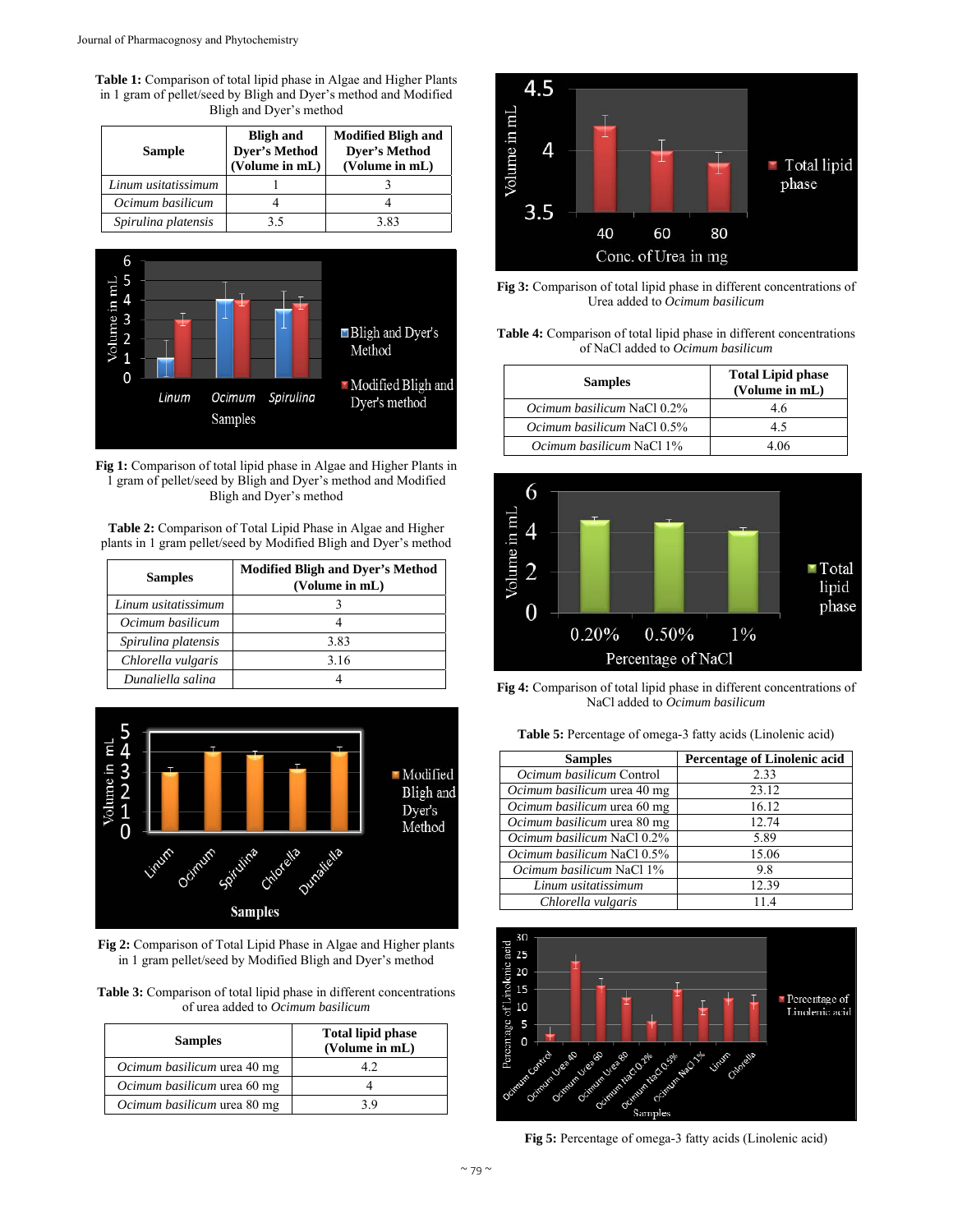**Table 6:** Percentage of omega-6 fatty acids (Linoleic acid)

| <b>Samples</b>                    | <b>Percentage of Linoleic acid</b> |  |
|-----------------------------------|------------------------------------|--|
| <i>Ocimum basilicum</i> Control   | 3.48                               |  |
| Ocimum basilicum urea 40 mg       | 15.64                              |  |
| Ocimum basilicum urea 60 mg       | 20.13                              |  |
| Ocimum basilicum urea 80 mg       | 16.04                              |  |
| Ocimum basilicum NaCl 0.2%        | 7.07                               |  |
| <i>Ocimum basilicum</i> NaCl 0.5% | 19.64                              |  |
| <i>Ocimum basilicum</i> NaCl 1%   | 19.6                               |  |
| Linum usitatissimum               | 18.3                               |  |
| Chlorella vulgaris                | 22.07                              |  |
| Spirulina platensis               | 7.7                                |  |



**Fig 6:** Percentage of omega-6 fatty acids (Linoleic acid)

|  |  |  |  | <b>Table 7:</b> Omega fatty acid composition |
|--|--|--|--|----------------------------------------------|
|--|--|--|--|----------------------------------------------|

| <b>Samples</b>                    | Percentage of<br>Omega-3<br>fatty acids | Percentage<br>of Omega-6<br>fatty acids |
|-----------------------------------|-----------------------------------------|-----------------------------------------|
| <i>Ocimum basilicum</i> Control   | 2.33                                    | 3.48                                    |
| Ocimum basilicum urea 40          | 23.12                                   | 15.64                                   |
| <i>Ocimum basilicum</i> urea 60   | 16.12                                   | 20.13                                   |
| Ocimum basilicum urea 80          | 12.74                                   | 16.04                                   |
| <i>Ocimum basilicum</i> NaCl 0.2% | 5.89                                    | 7.07                                    |
| <i>Ocimum basilicum</i> NaCl 0.5% | 15.06                                   | 19.64                                   |
| <i>Ocimum basilicum</i> NaCl 1%   | 9.8                                     | 19.6                                    |
| Linum usitatissimum               | 12.39                                   | 18.3                                    |
| Chlorella vulgaris                | 11.4                                    | 22.07                                   |
| Spirulina platensis               |                                         | 7.7                                     |



**Fig 7:** Omega fatty acid composition

**Table 8:** Omega-6 to Omega-3 ratio

| <b>Samples</b>                    | Omega 6: Omega 3 ratio |
|-----------------------------------|------------------------|
| <i>Ocimum basilicum</i> Control   | 1.49:1                 |
| Ocimum basilicum urea 40 mg       | 0.67:1                 |
| Ocimum basilicum urea 60 mg       | 1.24:1                 |
| Ocimum basilicum urea 80 mg       | 1.33:1                 |
| <i>Ocimum basilicum</i> 0.2% NaCl | 1.2:1                  |
| <i>Ocimum basilicum</i> 0.5% NaCl | 1.3:1                  |
| <i>Ocimum basilicum</i> 1% NaCl   | 2:1                    |
| Linum usitatissimum               | 1.47:1                 |
| Spirulina platensis               | 7.7:0                  |
| Chlorella vulgaris                | 1.93:1                 |
| Dunaliella salina                 | NH.                    |

**Table 9:** Comparison of Total Polyunsaturated Fatty acids in Algae and Higher Plants

| <b>Samples</b>                    | <b>Total Polyunsaturated Fatty</b><br><b>Acids</b> |
|-----------------------------------|----------------------------------------------------|
| <i>Ocimum basilicum</i> Control   | 5.81                                               |
| Ocimum basilicum urea 40 mg       | 38.76                                              |
| Ocimum basilicum urea 60 mg       | 36.25                                              |
| Ocimum basilicum urea 80 mg       | 28.78                                              |
| <i>Ocimum basilicum</i> 0.2% NaCl | 12.96                                              |
| <i>Ocimum basilicum</i> 0.5% NaCl | 34.7                                               |
| <i>Ocimum basilicum</i> 1% NaCl   | 29.4                                               |
| Linum usitatissimum               | 30.69                                              |
| Spirulina platensis               | 7.7                                                |
| Chlorella vulgaris                | 33.47                                              |
| Dunaliella salina                 | NH.                                                |

## **3.3 GC-MS readings**



**Fig 8:** *Ocimum basilicum* control



**Fig 9:** *Ocimum basilicum* treated with 40 mg urea in 2 kg soil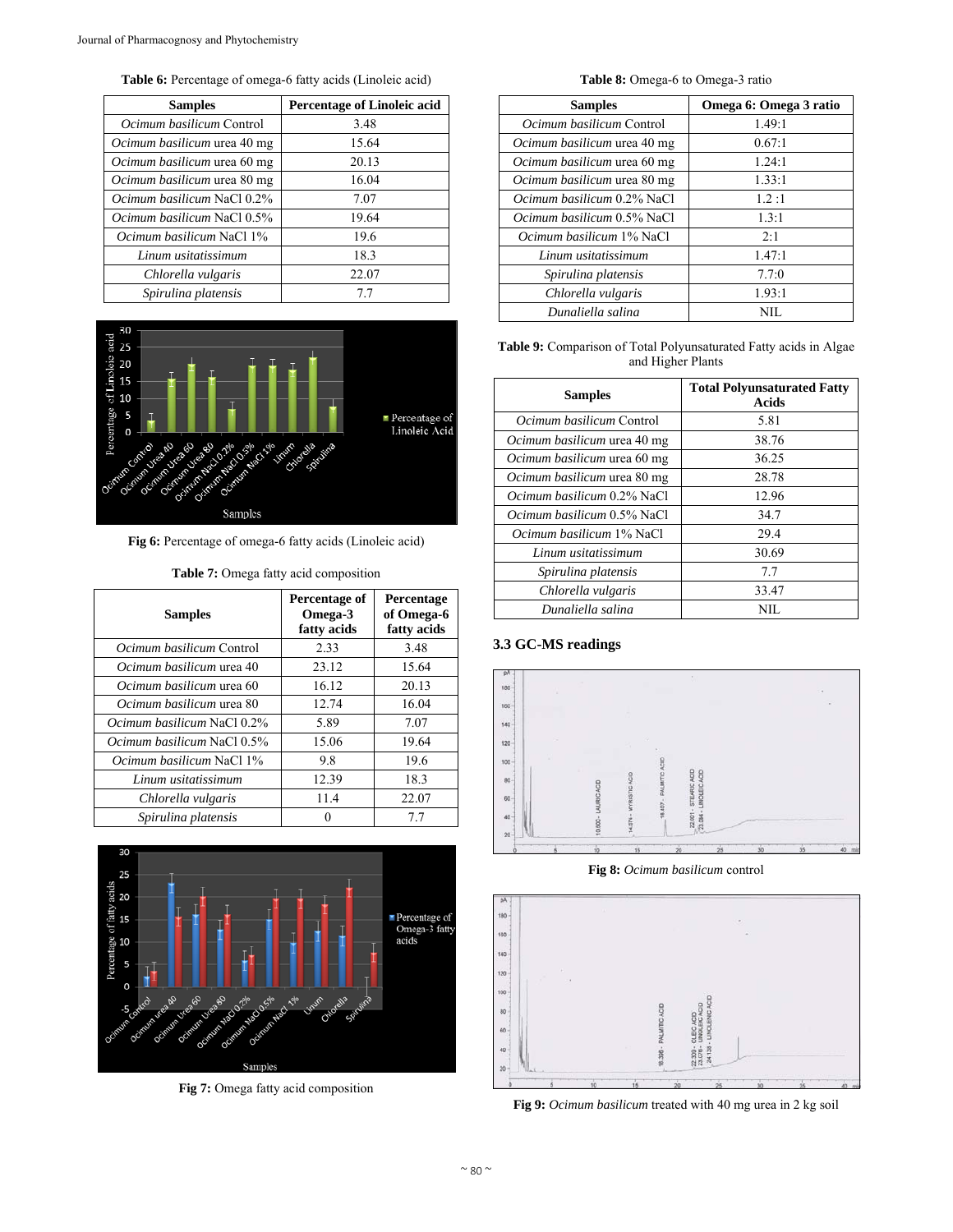

**Fig 10:** *Ocimum basilicum* treated with 60 mg urea in 2 kg soil



**Fig 11:** *Ocimum basilicum* treated with 80 mg urea in 2 kg soil



**Fig 12:** *Ocimum basilicum* treated with 0.2% NaCl in 2 kg soil



**Fig 13:** *Ocimum basilicum* treated with 0.5% NaCl in 2 kg soil



**Fig 14:** *Ocimum basilicum* treated with 1% NaCl in 2 kg soil



**Fig 15:** *Linum usitatissimum*



**Fig 16:** *Spirulina platensis*



**Fig 17:** *Chlorella vulgaris*



**Fig 18:** *Dunaliella salina*

#### **4. Conclusion**

From the above study, it can be concluded that Modified Bligh and Dyer's method (1 M NaCl) is a better procedure to yield higher amounts of lipids than the usual Bligh and Dyer's method. This method proves to be economical, less hazardous to environment and humans as it does not involve use of harmful explosive solvents. It is also time efficient. Other methods can be further developed which are environmentfriendly and cost-effective to extract even higher amounts of lipids for the future use.

PUFAs are an essential component of the daily human diet and have to be taken externally, thus it becomes important to